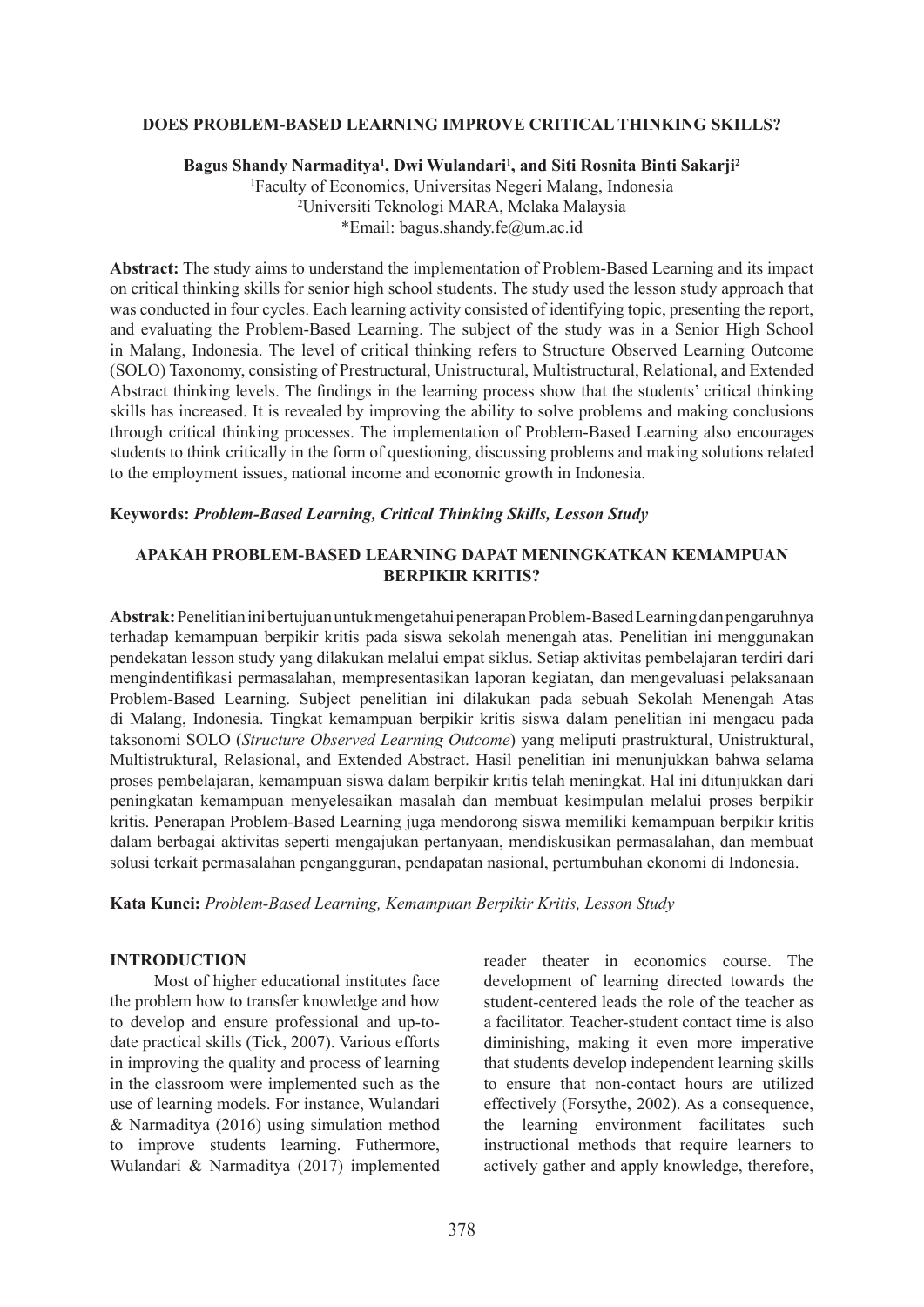takes another shape in which the student's, as well as the teacher's roles and duties, alter (Tick, 2007).

Student-centered approach allows student to participate actively, always challenged to have critical power, be able to analyze and solve their own problems. Critical thinking is in the family of higher order thinking skills, along with creative thinking, problem-solving, and decision-making (Facione, 1990; McBridge, 1991; Tishman & Perkins, 1995). Some points of critical thinking are about teaching students to appropriately use concepts, principles, and procedures, thus they are capable of producing fruitful outcomes and critical judgments (Bailin et al., 1999). Additionally, critical thinking has an important implication for transfer of knowledge and application of problem-solving skills to novel situations (Garcia & Pintrich, 1992). In this capacity, the authors assume that several advantages for students learning might be claimed for Problem-Based Learning to increase critical thinking ability.

An attempt to reach better quality of learning, teacher can utilize Problem-Based Learning (PBL) in their classroom which carried out through lesson study (Ashari et al., 2015). Lesson study is an effective way to improve teaching and learning activities in the classroom for several reasons. First, lesson study is conducted and shared by teacher based on their experiences. Second, lesson study focuses on students' activities including critical thinking skills. Therefore, lesson study can be defined as a model that teachers can do to understand the learning activities collaboratively and continuously based on mutual learning principle in enhancing learning community (Suratno, 2012). In implanting of lesson study, it consists of three main stages namely Plan, Do, and See. In plan stage, it is initiated by proposing a topic to be discussed, providing learning model to be implemented and explaining a problem that need to be solved. (Asyari et al., 2015). Further, in the stage Do, teacher model applies particular learning model based on previous plan, while the other teachers and lecturers play role as observers. During learning process, observers need to capture students' activity in the classroom. The next step in the lesson study is stage See. In this stage, teacher model and observers propose their experience and observation to discuss and

promote an attempt in improving teaching and learning

Problem-Based Learning is teaching and learning model that provide contextual problems to the classroom, by this way the teacher may stimulate students to learn (Sutirman, 2013). Although the problems or tasks, may not always have a solution, Problem-Based Learning nevertheless explains a rich learning environment in which students identify what needs to be studied and learned from examining the problems confronted (Gibbs, 1992; Forsythe, 2002). There are four-five types of problems that can be applied in Problem-Based Learning courses. These are case studies, simulations, role-playings, the use of ill-structured problems that is a problem with uncertained strategies or multiple solutions and task-based or projectbased problems. These types can all be solved in group team-work or workgroups (Tick, 2007).

Problem-Based Learning is a teaching and learning model that present many authentic problems and meaningful to the students (Arends, 2015). Teaching and learning process using Problem-Based Learning challenges students to learn, to work in group and to look for the solution in the contextual problem. Teaching and learning process is directed to student in order to develop student's ability in making solutions systematically. The advantages for students learning are claimed for Problem-Based Learning to increase critical thinking ability (Masek & Yamin, 2011).

For an assessment of, particularly when compared with conventional lecture-based teaching; 1) Problem-Based Learning fosters a deeper approach to learning; 2) Problem-Based Learning promotes more versatile studying methods and Problem-Based Learning students are more likely to use the library and library resources to study; 3) Problem-Based Learning develops greater knowledge retention and recall skills; 4) students tend to exhibit stronger knowledge application skills; 5) From a teacher perspective, Problem-Based Learning appears to be a very satisfying method of teaching (Forsythe, 2002). Moreover, Saguni (2013), remarked that Problem-Based Learning method provides higher problem solved ability compared to the jigsaw type cooperative learning method and lecturing method.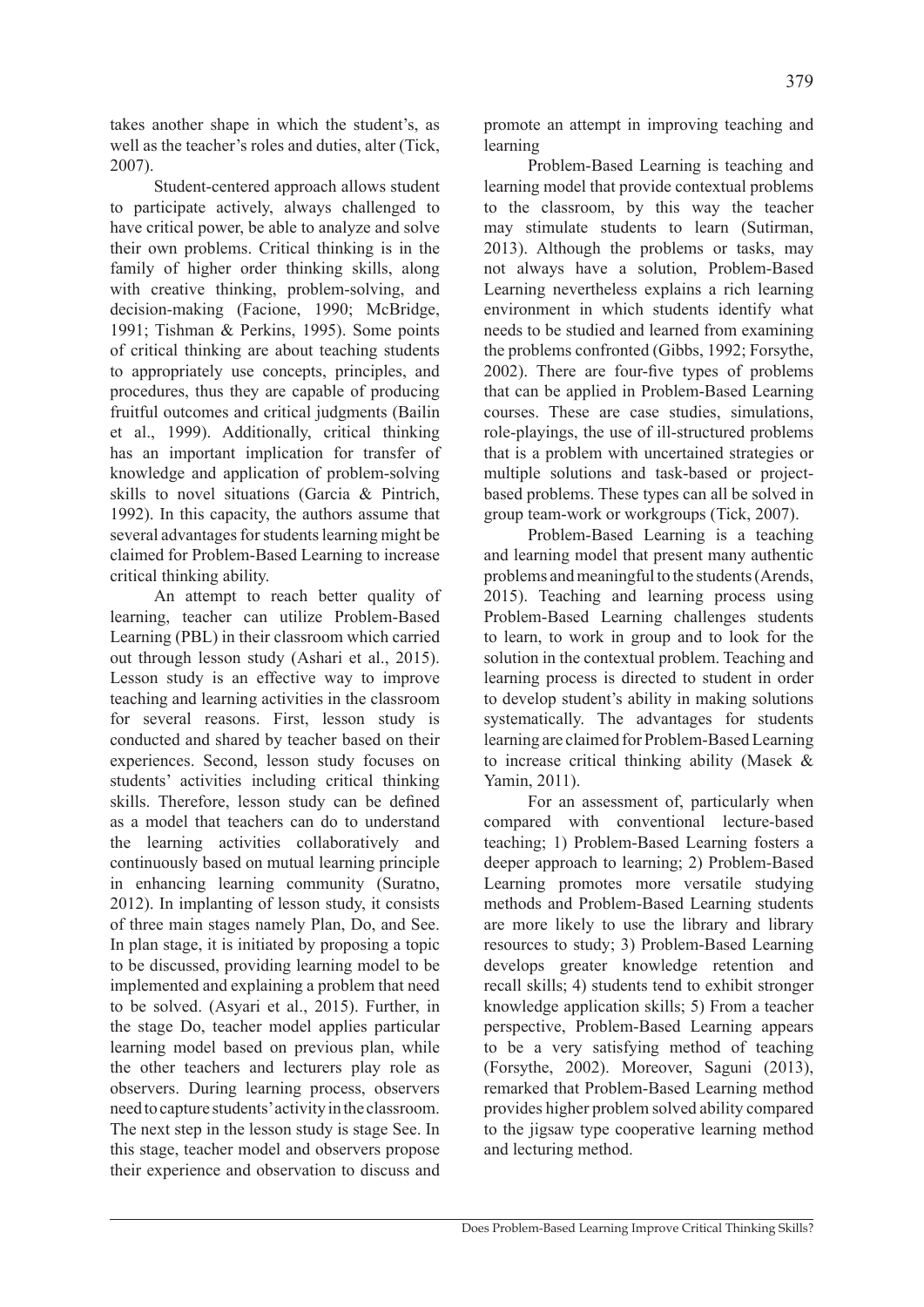In economics course, many studies provided that Problem-Based Learning is an effective method in improving students' achievement and motivation (Supandi, 2016; Ibrahim, Suyuti, & Nadjamuddin, 2017; Sari, 2017; Narmaditya, Winarning, & Wulandari, 2017a). In the other subject, studies investigated the implementation of Problem-Based showed varied results (Morales-Mann & Kaitell, 2001; Galant, Frenay & Raucent, 2012; Harun et al., 2012; Marzuki & Basariah, 2017; Retnowati, Fathoni, & Chen, 2018). Harun, Yusof, Jamaludin & Hasan (2012) applied Problem-Based Learning in the classroom and it affected to students' motivation in teaching and learning. The students also became more involved in learning and become more creative and critical (Morales-Mann & Kaitell, 2001; Galand et al., 2012). Marzuki & Basariah (2017), mentioned that problem based learning significantly affects to student's critical thinking ability and self-discipline in the civic education. In addition, study by Retnowati et al. (2018) proposed that problem based learning is expected more effective for grouping strategies than individual instruction.

Numerous studies mentioned mainly focused on students' motivation, achievement and creative thinking skills but few number of research conducted points on critical thinking skills particularly in the economics course. First, the economics subject highly related to the complex world that make difficult to be understood. Moreover, students can play role as economist both as policy advisor and scientist. Therefore, this study examines the implementation of Problem-Based Learning in economics course to overcome difficult issues in economics. Moreover, it provides the implementation of lesson study in senior high school and how Problem-based learning affects to the students' critical thinking ability.

# **METHOD**

This study applied qualitative descriptive approach. The research was conducted in four cycles through Lesson Study which consists of three main stage namely Plan, Do and See. In the stage, the researchers employ six experts in the field including Professor in economics education and economics teachers in a Senior High School in Malang, Indonesia. One of the teachers took the role as the teacher model and the others were the observers. Stage do consists of two main activities namely conducting classroom lesson based on previous proposed lesson plan and observing during learning process by observers. In See stage, reflection on learning outcomes is conducted in accordance with the implementation of lesson study activities and analyzing the overall learning that is done. At this stage jointly implemented by all the components that are present both groups of subject teachers, lecturers and observers, because the results of discussion and analysis can be used as input to improve or revise the next lesson.

A class of students in the participated school was the subject of the research. They were learning about several economics topics covered in the national curriculum used by the school. The topics were unemployment, national income and economic growth, and studied by using Council for Economics Education instrument (CEE, 2009). The data collection tool uses observation sheets, field note sheets, test, questionnaires, and documentation.

The tool that we employed to understand the students' critical thinking is an essay test which consists of their ability to have an argument, to evaluate, to state problems, to deduce, and to induce (Benjamin et al., 2016). The Structure Observed Learning Outcome (SOLO) Taxonomy was applied in order to measure students' ability in solving a problem that contains five phases namely Prestructural, Unistructural, Multistructural, Relational, and Extended Abstract. It was started from the lowest level to the advanced thinking levels (Biggs, 1995). In this research, the data on the learning process was conducted through Lesson Study from the observation sheet (See Figure 1).



For further analysis, the students' critical thinking data that were collected from pre-test and post-test and analyzed using descriptive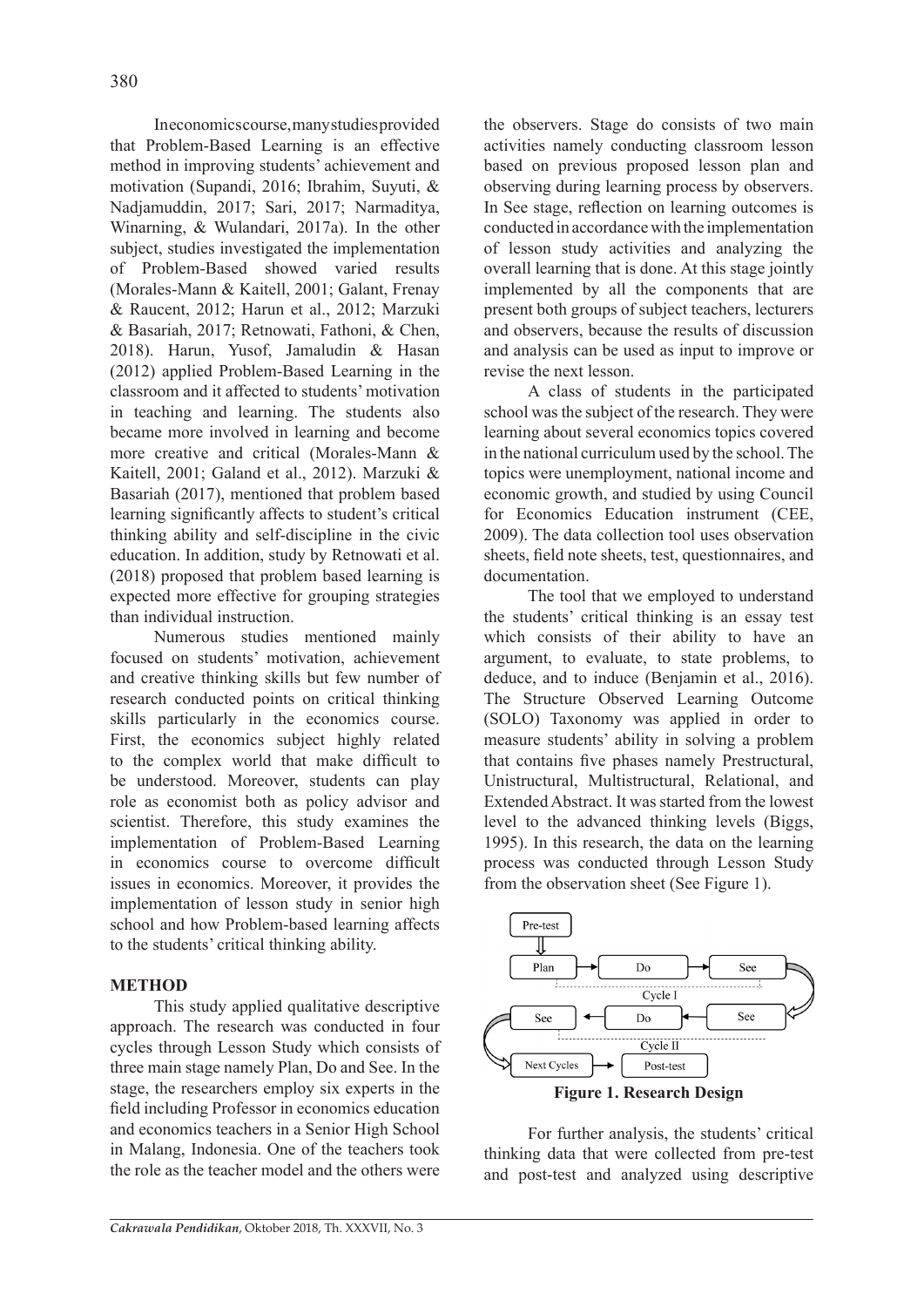method. The data of the learning process were obtained from an observation sheet during the implementation of Lesson Study. In more specifically, students were given problem in a particular topic consisted of five essay questions like providing what factors affecting unemployment in Indonesia, what the most factors affecting unemployment, what the easiest and hardest problem to be solved, and providing solution when the act as policy advisor. All of their answers should be provided by the data and deeply analysis. The problem given to the group after teacher model proposes explanation related to the topic. Furthermore, it was analyzed by comparing the average test result using explained criteria in table 1.

Table 1 shows information about the criteria in understanding students' critical thinking skills. In general, students' ability in thinking critically are divided into five categories which have different score. Specifically, when student answer essay questions by providing more solution, explaining great argument, illustrating in systematic language clearly, they will achieve the highest point. In contrast, when student cannot provide solution for given problem, cannot state the problem and cannot explain in correct answer, they will receive the zero point.

**Table 1.** *Criteria of critical thinking skills*

| <b>Score</b>   | <b>Indicators</b>                                                                                                                                                                                                                                                                                                                     |
|----------------|---------------------------------------------------------------------------------------------------------------------------------------------------------------------------------------------------------------------------------------------------------------------------------------------------------------------------------------|
| 4              | Students propose a solution, explain an argument, or state problems referring to the particular given issue. Further,<br>students have more relevant answer or idea in acquaintance with received problems and several facts to provide<br>a sufficient explanation and interpret in a comprehensive, coherence and concise language. |
| 3              | Students propose a solution, explain an argument, or state problems referring to the particular given issue in the<br>assignment. Students could provide more solution or idea with several relevant examples. Moreover, students<br>also explain their work in clearly language.                                                     |
| $\mathfrak{D}$ | Students propose a solution, explain an argument, or state problems referring to the particular given issue in the<br>assignment then they are provide in a systematic language.                                                                                                                                                      |
|                | Students propose a solution, explain an argument, or state problems referring to the particular given issue in the<br>assignment but they are cannot to make a connection between reveived information well and cannot provide their<br>work properly.                                                                                |
| $\theta$       | Students propose a solution, explain an argument, or state problems referring to the particular given issue in the<br>assignment or they provide a wrong answer.                                                                                                                                                                      |

Source: adapted by Asyari et al., (2015)

### **FINDINGS AND DISCUSSION**

# **Learning Process on Problem-Based Learning**

The learning activities through lesson study were applied in four cycles using Problem-Based Learning. The learning stages consisted of identiying topics and Problem, organizing the students to learn in groups, planning the tasks, preparing a report, developing and presenting the report, and also analyzing and evaluating the problem-solving activity. In more detail, the learning action using Problem-Based Learning are illustrated in the following figure (See figure 2).

In the first meeting, students were organized into small groups that work independently from other groups throughout the teaching term. Since we usually designed tasks that comprise different components, we employ groups of six to eight students. Each group received a topic related to unemployment, national income or economic growth. Moreover, teacher model gave some problems to the students, for example, told them about fourteen causes of unemployment in Indonesia, types of unemployment in Indonesia, policies related to unemployment in Indonesia. Further, teacher model asked students to collect data, made an analysis and decided to agree or disagree to the statement we made previously. Students also need to observe at the unemployment in their areas and compare to the other region investigated by their classmates. Related to the national income, teacher model also provided the students to collect time series data, propose the idea that consumption makes up the biggest part of national income and the government should increase consumption of the people.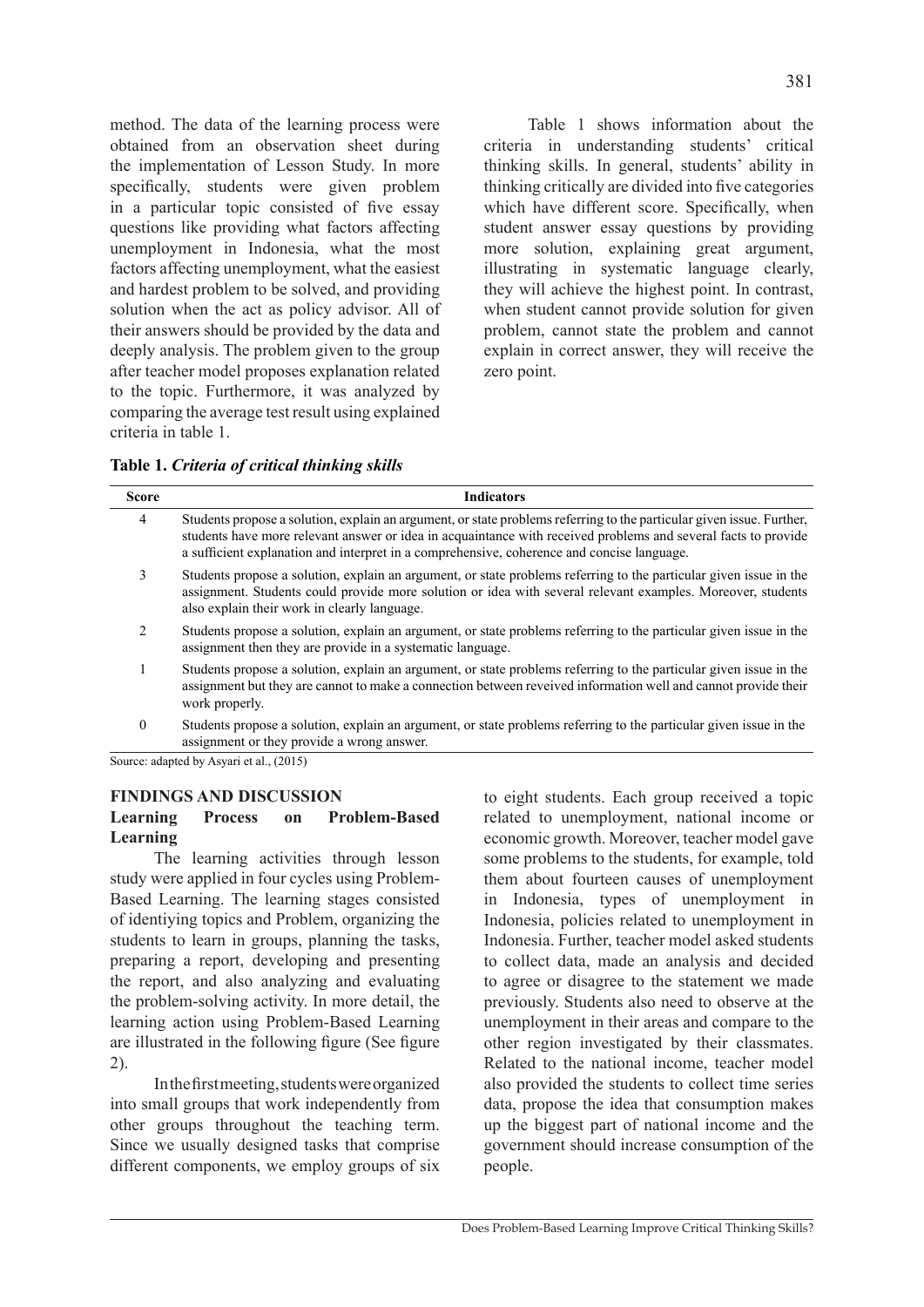The next section was challenging the students to agree or disagree and connect their answer with real data, news and theories. They need to conduct a research through the internet sources related to this topic. Last for the growth rate, the teacher model proposed the main idea that higher economic growth was happened in a more open economy with market economic system. Further, students provided their ideas toward the critical unemployment issues in Indonesia, how to measure unemployment, how to differentiate the unemployment categories and will there ever be a zero rate of unemployment. In the other hand, at the topic of National Income, students were asked to discuss how to distinguished Gross Domestic Products and Gross National Products and what are the components and how to measure national income with three types of methods (production, expenditure and income approach).



**Figure 2: Learning stages using Problem-Based Learning** Source: Forsythe (2002)

Moreover, we continued the discussion of economic growth and students learned a lot about what makes some countries grow more than other countries and what happened in the transition economy countries. Between the first and feedback meetings associated with a particular problem or task, group members undertake the study task allocated to them at the first meeting. Members report back the results of their allocated research activity to the group (after the task recorder has reminded the group of individual responsibilities). Each group discuss by using resources from relevant books and data from the official websites to provide ideas in overcoming problem related unemployment, national income and economic growth in Indonesia. Students found this is very interesting and they can understand about the macro variables very well with this kind of method. Using all of the information gathered, the group formulates responses to the problems. They did a brainstorming activity and try to find a better example related to all three topics related to macroeconomics.

On the unemployment topics, teacher model also asked the students to give a real example about what really happened in their areas because students come from different areas that have dissimilar problems and local policies. The discussion becomes very interesting since they are talking about their own areas so everybody can learn about other things that not happened in their areas. Related to national income, the students make analysis to the real data in Indonesia for the past ten years. The national income is having differences year by year and students need to know what are the causes of this phenomenon. Before they can decide, they also need to look at the national income data thoroughly so they understand what variables contribute to the increase or decrease of the national income. After that, we compared economics growth of Indonesia and other countries especially countries in transition economy, an economy that is moving towards more open economy or market economy.

### **Learning Process Through Lesson Study**

The implementation of lesson study started from the plan stage of discussing the lesson plan together with observed for advice and feedback. In the plan, prepare for lesson plan material about unemployment, national income and economic growth with a learning sheet, an instrument for Lesson Study. The prepared format includes the observation format and order of implementation Lesson study. This format is structured to document lesson study activities so that accurate reflection can be conducted. In addition, lesson study team members also plan and develop completely learning tools and instruments for the purpose of the implementation phase (plan), namely the preparation of lesson plans, material handouts, Student Activity Sheets, observation sheet of teacher activities and students in Problem-based learning.

In the next stage is implementation (do) lesson plan before. The preliminary in this stage suggest a teacher model giving perception, motivation, and explain the learning model. The implementation of learning is divided into five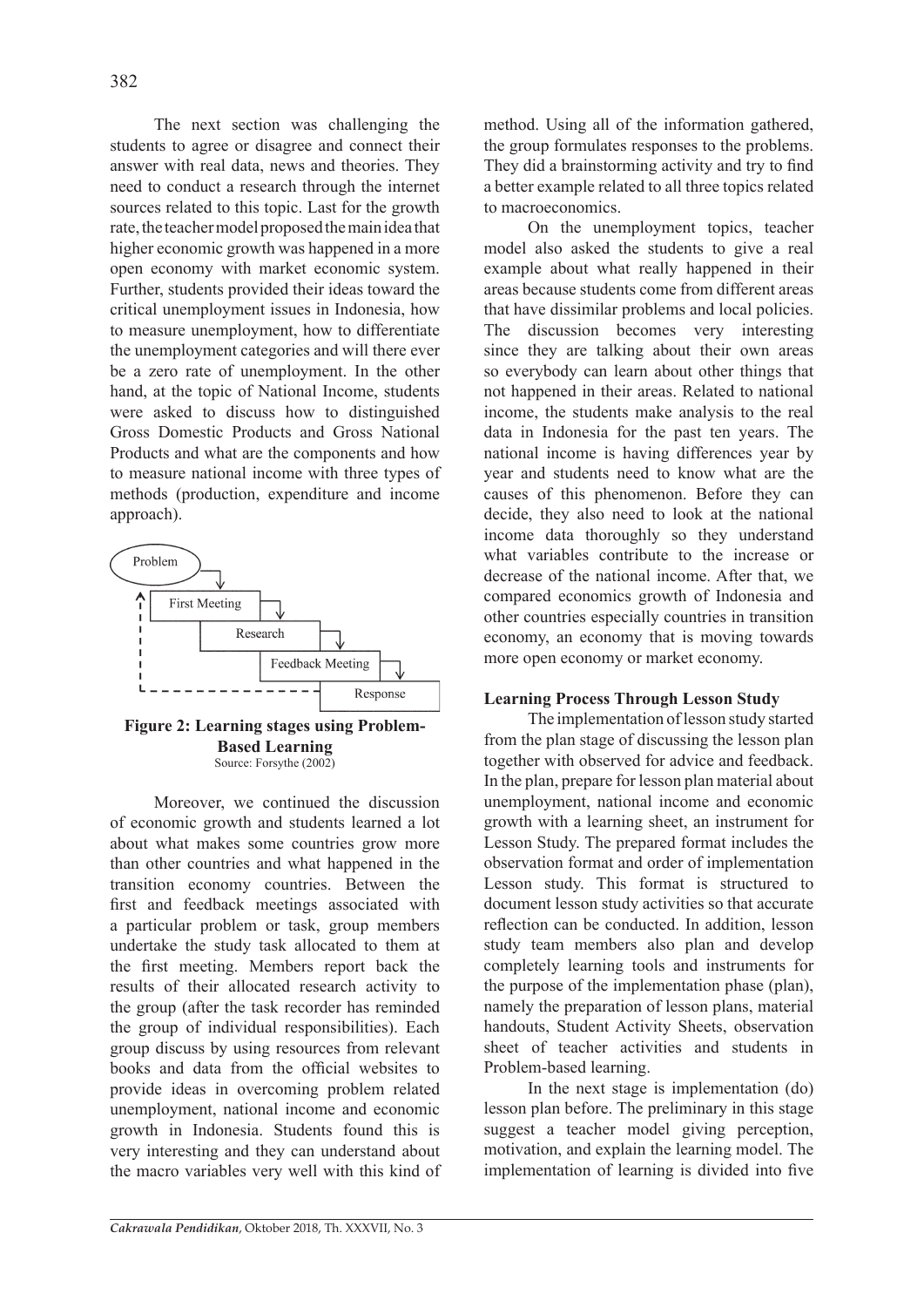activities namely the initial activity core activities consisting of stages of student orientation to the problem, organizing students to learn; guiding individual and group investigation, presenting the work, and also analyzing and evaluate the learning process; and the final activities. This is in accordance with the lesson plan with the problem-based learning model, with the help of three members of the lesson study team will observe activity undertaken by teachers and students in the learning process. At the See stage, reflection on learning outcomes is conducted in accordance with the implementation of lesson study activities and analyzing the overall learning that is done. At this stage jointly implemented by all the components that are present both groups of subject teachers, lecturers and observers, because the results of discussion and analysis can be used as input to improve or revise the next lesson.

The implementation of Problem-Based Learning through lesson study are going quite well, but we also found the students were still less active in group conversations and class discussions. Students are still less familiar with group learning especially with groups that are not in accordance with the wishes of students. Students are still inclined to work individually and ask for immediate difficulties to the teacher instead of being discussed first with group members.

Another issue is misconception about the learning materials. The concepts that are hard to be understood by students are types of unemployment in Indonesia since it has a slightly difference with the definition of unemployment in other country such as The United States of America. Misconception happened because of different definition of unemployment in each countries and dissimilar way to measure unemployment so sometimes the same rate of unemployment will implicate to a different way to solve the problem because of the diferrent component of unemployment definition and types. However, it can be solved in the next cycle by proposing the students to observe at the real data, phenomenon and conducting a small research through the data and news in the internet and discuss the differences in the classroom. By discussing and brainstorming, the source of missconception was easier to be found and solved.

Related to national income, sometimes the students find it hard to distinguished the difference of each methods to measure Gross Domestic Product (GDP) particularly in acquaintance with production methods. The lack of understanding also occurred in economic growth topic. Some of these students realize that it hard to comprehend the stages of growth in many countries. By applying Problem-Based Learning method, these problems can be overcome in the next cycle. In the other hand, the brainstorming was the nicest part for students. This is understandable because they were really engaged in the discussion. The teachers remarked that before the method applied, the students were less critically thinking and not engaging as much as this time. Most of the economics teaching in Senior High School were only passing knowledge from teachers to students and not asking them to really think about the topics.

After the method implemented instead of only transfering knowledge, the teacher proposed questions that makes them think and use their critical thinking skill, and also use their ability to investigate phenomenon in their country and their areas. Students were provided questions such as why in a under develop countries like indonesia which has experienced an upward trend in economic growth still face inequality?. Having questions to be investigated, apparantly changed their ways of learning and challenged them to really be critical of the macroeconomics phenomenon in Indonesia. They also found connections between variables and what happened during every business cycle in Indonesia at every era.

After finished all cycles, studens were also given questionnaires about their perception toward the implementation Problem-Based Learning in their classroom. The findings of this study remarked that students find this method is very interesting because they get to learn about the real economy instead of only talking about theories that were harder to imagine. This method also escalade their presentation and debating skill. Some students find it hard to talk in front of the public because they feel shy to talk in front of many people. However, after participating in this discussion, they learn how to overcome their nervousness in front of the class. In debating, they also find it very interesting to be critical of the findings of other groups. Students become very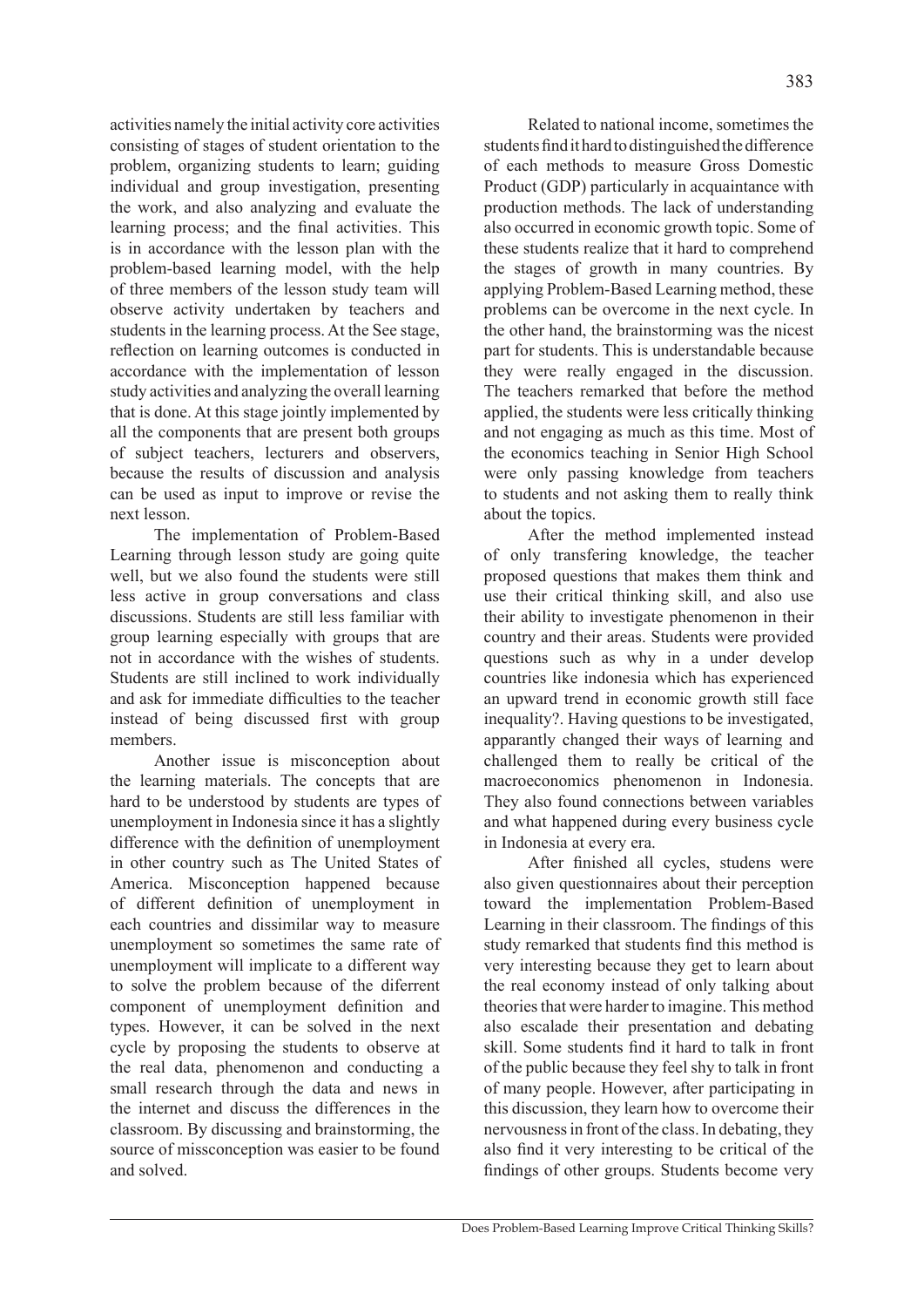active in class and understand more about some topics that previously hard to follow. The data on the learning process through Lesson Study were provided from an observation sheet.



**Figure 3. Mean Scores of Critical Thinking Skills in Pre-Test and Post-Test**

Figure 3 provides information about the differences critical thinking skills of students by comparing pre-test and post-test. In general, large number of students previously categorized as prestructural and unistructural, whilst only small number was categorized as another three namely multistructural, relational and extended abstract. In more detail, the pre-test result of the students' critical thinking showed about 35 per cent of students was categorized in prestructural stage and 47 per cent of students were in unistructural stage. However, only approximately 5 per cent of students were categorized in multistructural phase, whilst 9.70 percent of them are in relation and none 3 per cent of them in extended abstract thinking stages.

After Problem-Based Learning implemented through lesson study, it showed a dramatically improvement in students' critical thinking skills. Based on figure 3, it explained that as much as 5 per cent of students are in prestructural stage, while 9 per cent of them are in unistructural stage. Another result showed that almost a half of students categorized in multistructural phase, 28 per cent in relational stage and 10 per cent in extended abstract, respectively.

### **DISCUSSION**

### **Impact Problem-Based Learning on Critical Thinking Skills**

To understand the effect of Problem-Based Learning and Critical Thinking skills, this study applied to Structure Observed Learning Outcome Taxonomy or SOLO Taxonomy which consisting of five stages of critical thinking skills namely Prestructural, Unistructural, Multistructural, Relational, and Extended Abstract thinking levels (Biggs, 1995). It is revealed that by applying Problem-Based Learning in the classroom improves the teaching and learning remarkably. This statement is also supported by numerous prior studies such as Hsu (2014), Narmaditya et al. (2017a) and Nafisah & Suyanto (2014). Problem is the main focus of teaching and learning that will happen through problem-solving activities. Declarative knowledge and skills that are gained through critical thinking skills will be applied to solve a problem (Zabit, 2010).

In the research, teacher proposed problems related to unemployment, national income and economic growth respectively. The topics were chosen to be applied in Problem-Based Learning because these topics were categorized as difficult concepts in economics. Based on findings, some students feel that unemployment was the crucial issue to be understood. Previously, students feel hard to distinguish three different types of unemployment namely structural, frictional and cyclical that make them categorized in prestructural and multistructural. Pre-structural thinking stage is the lowest stage of thinking, in which a student cannot understand properly toward the problem given and tends to not provided their answers. Further, they are not be able to manage well an information, misunderstood concept, and the task given is not suitable to the assignment done. pre-structural level students do not yet understand the knowledge they are supposed to learn, probably because they have not been taught it yet. The condition at this level, students do not understand how to gather information about the ideas, how to organize it in relation to other ideas, and do not get the point of the idea at all (Goff et al., 2015).

Another topic given in the other meeting was national income. For this topic, students experienced a challenge in providing what is the circular flow in national income and how it impacts to the economic welfare. This study found that almost a half percentages of students were categorized at unistructural stage. Most students answered the questions related to unemployment and national income only referring to books without proposing greater argument.

Unistructural thinking stage is marked by students' ability in managing only less than a half from whole information and tasks received. Moreover, students' ability showed by solving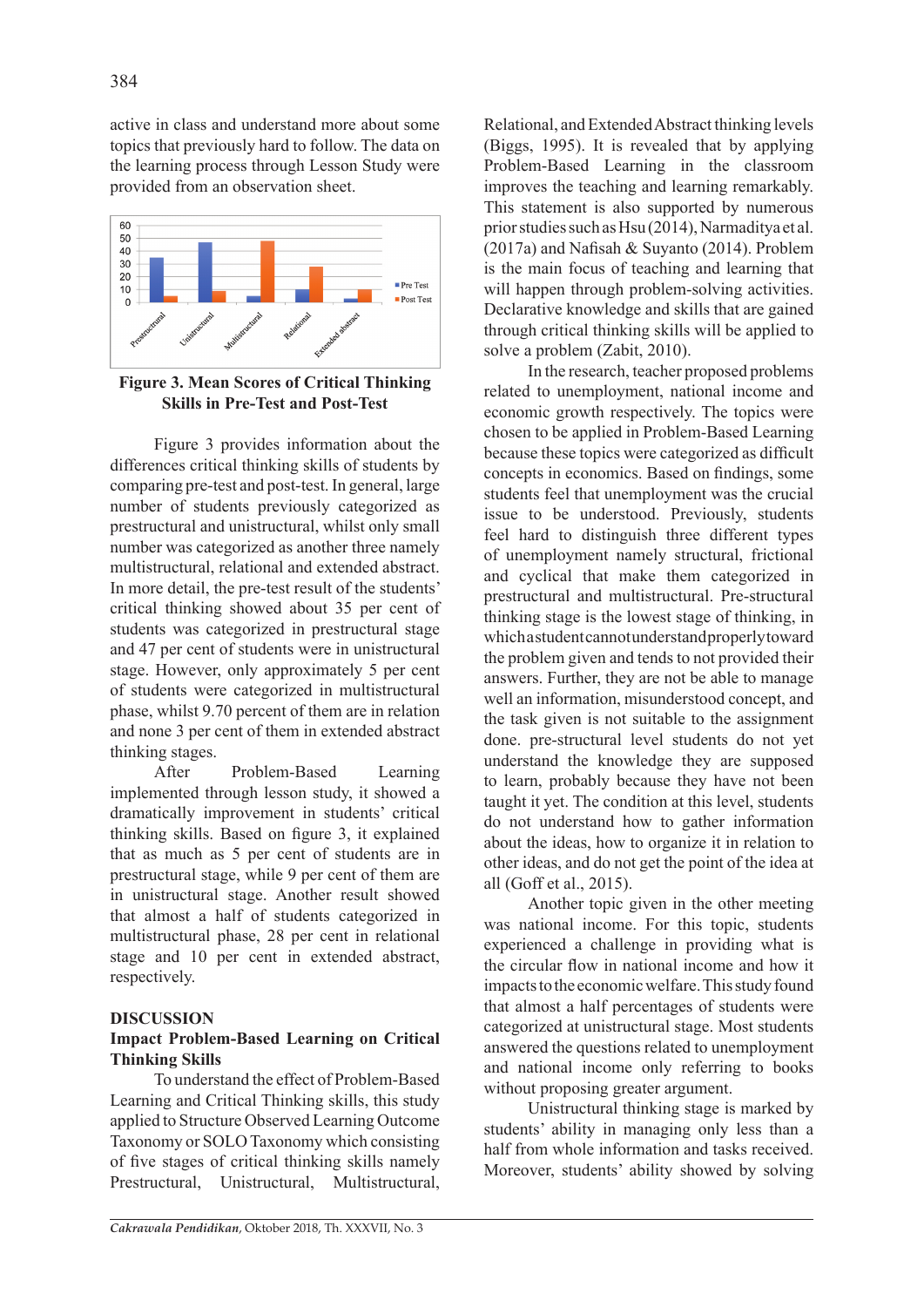**Table 3.** *Dimension of SOLO Taxonomy*

|                      | <b>SURFACE LEARNING</b> |                                                                              | <b>DEEP LEARNING</b> |                          |  |
|----------------------|-------------------------|------------------------------------------------------------------------------|----------------------|--------------------------|--|
| <b>Prestructural</b> | Unistructural           | <b>Multistructural</b>                                                       | Relational           | <b>Extended Abstract</b> |  |
|                      |                         |                                                                              |                      |                          |  |
|                      |                         | Few Organizing dimensions------------------------ Many Organizing Dimensions |                      |                          |  |
|                      |                         |                                                                              |                      |                          |  |
|                      |                         | No use of organizing principles---Complex use of organizing principles       |                      |                          |  |
|                      |                         |                                                                              |                      |                          |  |
|                      |                         |                                                                              |                      |                          |  |
|                      |                         |                                                                              |                      |                          |  |

Source: Goff et al. (2015)

simple problem proposed during teaching and learning. Based on findings, it showed that only small percentages students were categorized as multistructural stage. This phase is evidenced by adapting more than one information but they cannot provide the relationship each information. On the other word, in this stage, students could use better information to solve particular problem even though they cannot propose a conclusion by using all information.

Meanwhile, Relational thinking illustrates better critical thinking ability. It revealed by better abilities in several learning activities such as understanding the topic, analyzing given information, making a relationship between received information, explaining argument, providing so much better conclusion. For the case of unemployment, students proposed better list from the lowest to highest factors affecting unemployment rate in Indonesia. They used several data from the internet and books to propose their ideas in solving the problem. Furthermore, students already provide greater explanation in proposing argument related unemployment problem in Indonesia. Students who are categorized relational thinking rose almost doubled compared to pre-test.

Even though only small percentages students that having extended abstract thinking stage, it rose dramatically comprared to previous test. In the other word, students prepared well their argument related to the topic and proposing great idea to solve the unemployment problem in Indonesia. For topic related to national income, they not only can understand the circular flow national income, but they also tried to combine some situation and it effects to the national income. In the Students who are categorized at the extended abstract thinking skills have deductive and inductive capability to make

a connection between received information. Further, they also could explain properly about the given topic and provide well explanation by using several perspectives (Ashari et al., 2012). Knowledge at multistructural level is more complex than knowledge at a unistructural level, and knowledge at a relational level is more complex than knowledge at a multistructural level.

Therefore, it can be concluded that Problem-Based learning can improve the ability of critical thinking in students. The result of the study in the learning process, students' critical thinking skills increase showed by ability to solve problems and make conclusions through critical thinking processes. By giving particular problem, students will critically propose an idea to solve the problem by collecting some materials from books and the data from the internet, analyzing the collected information and proposing a way to solve the problem. Implementation of Problem-Based Learning also encourages students to think critically in the form of questioning, discussing problems and making solution related topic in the economics course (Sendaq & Odabas, 2009; El-Shaer & Gaber, 2014; Birgili, 2015; Narmaditya et al., 2017a).

The implementation of Problem-Based Learning in this study is concluded that it can improve critical thinking skills since it was observed that students become more active and able to use their thinking ability, students are not just passive in receiving explanations submitted by teachers. It is agreed that in Problem Based Learning, students are required to actively develop their thinking skills to formulate problems and find solutions in solving problems, so as to develop their critical thinking skills capability.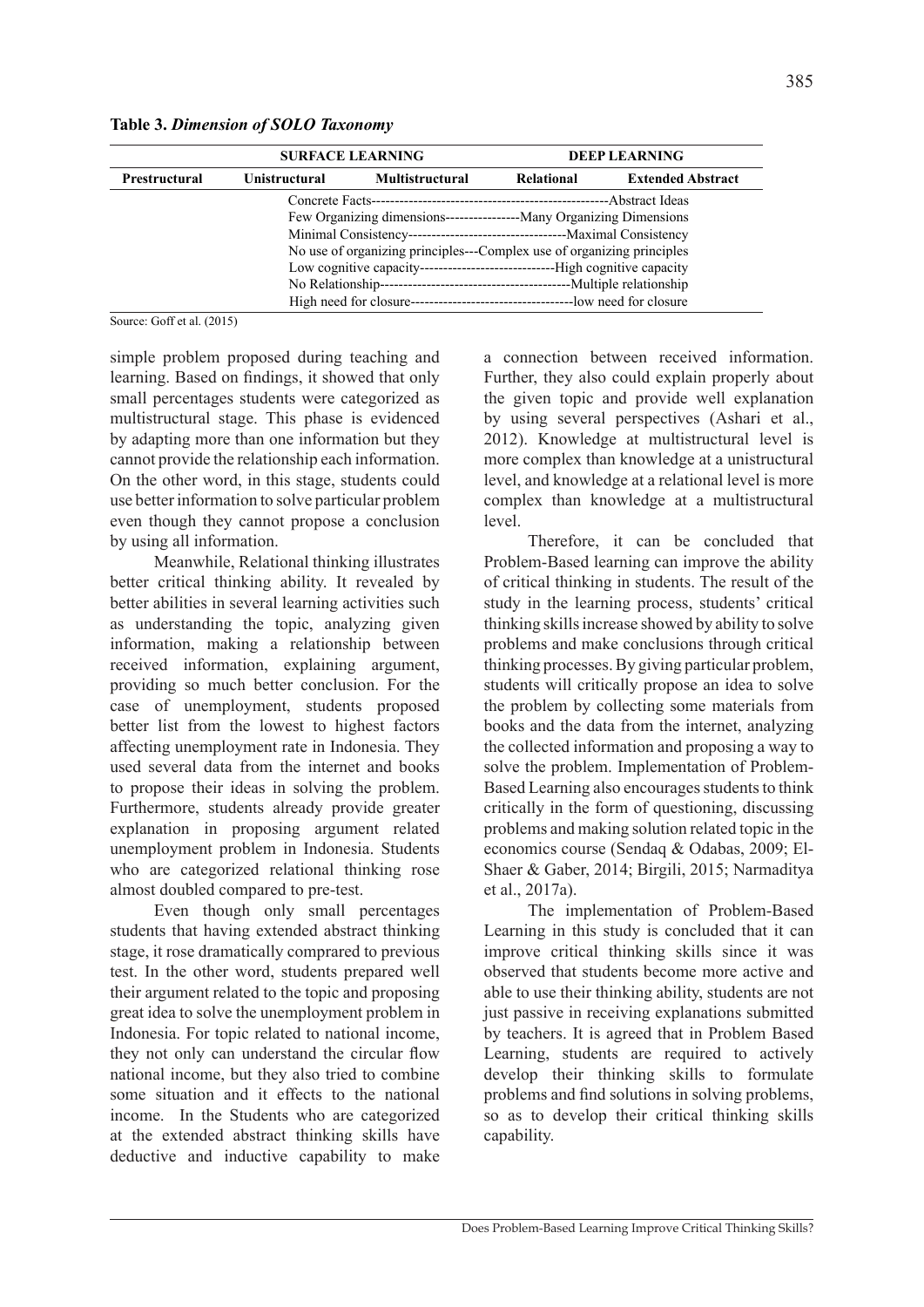# **CONCLUSION**

The implementation of Problem-Based Learning that was impmented in four cycles (Plan, Do, See) showed that it was facilitating critical thinking. The growth of critical thinking skill of student regarding to SOLO taxonomy appeared to increase in each level: Prestructural, Unistructural, Multistructural, Relational, and Extended Abstract. The findings of the study revealed an increased of ability to solve problems and make conclusions through critical thinking processes. of the practice of Problem-Based Learning that specifically encourages students to think critically were when the teacher provided activities during questioning, discussing problems, and making solution related to the topic in the course. Revision and reflection process that were given at the end of the learning assisted students to understand deeper and avoid misconception.

# **REFERENCES**

- Arends, R.I. (2015). *Learning to Teach* (10<sup>th</sup>) Edition*).* New York: Mc Graw-Hill Education.
- Asyari, M., Mudhar, M. H. I. A., Susilo, H., & Ibrohim, I. (2015). Improving critical thinking skills through the integration of problem-based learning and group investigation. *International Journal for Lesson and Learning Studies, 5*(1), 36-44. https://doi.org/10.1108/IJLLS-10-2014- 0042
- Bailin, S., Case, R., Coombs, J. R., & Daniels, L.B. (1999). Conceptualizing critical thinking. *Journal of Curriculum Studies, 31*(3), 285-302. https://doi. org/10.1080/002202799183133
- Biggs, J. (1995). Assessing for learning: Some dimensions underlying new approaches to educational assessment. *The Alberta Journal of Educational Research, 41*(1), 1-17.
- Birgili, B. (2015). Creative and critical thinking skills in problem-based learning environments. *Journal of Gifted Education and Creativity, 2*(2), 71-80. https://doi. org/10.18200/JGEDC.2015214253
- Choi, H. (2004). The effect of PBL on the meta-cognition, critical thinking, and problem solving process of nursing students. *Taehan Kanho Hakhoe Chi, 34*(5), 712-721. https://doi.org/10.4040/ jkan.2004.34.5.712
- Council for Economic Education. (2009). *The market never stop to move.* New York, NY.
- El-Shaer, A., & Gaber, H. (2014). Impact of problem-based learning on students' critical thinking dispositions, knowlegde acquisition and retention. *Journal of Education and Practice, 5*(14), 75-85.
- Benjamin, R., Klein, S., Steedle, J., Zahner, D., Elliot, S., & Patterson, D. (2016). *The case of critical thinking skills and performance assessment.* Council for aid to education. New York, NY.
- Facione, P. A. (1990). *Critical thinking: A statement of expert consensus for purposes of educational assessment and instruction.* Millbrae, CA: The California Academic Press. Retrieved from https:// eric.ed.gov/?id=ED315423
- Forsythe, F. (2002). *Problem-Based Learning 2nd (Revised) Edition: The Handbook For Economics Lecturer.* Retrieved from https://www. economicsnetwork.ac.uk/ handbook/printable/pbl2.pdf.
- Galand, B., Frenay, M., & Raucent, B. (2012). Effectiveness of problem-based learning in Engineering education: A comparative study on three level of knowledge structure. *International Journal of Engineering Education, 28*(4), 939-947.
- Garcia, T., & Pintrich, P. R. (1992). Critical thinking and its relationship to motivation, learning strategies, and classroom research. The Annual Meeting of the American Phsycological Assiciation, August 14-18. Retrieved from https://eric. ed.gov/?id=ED351643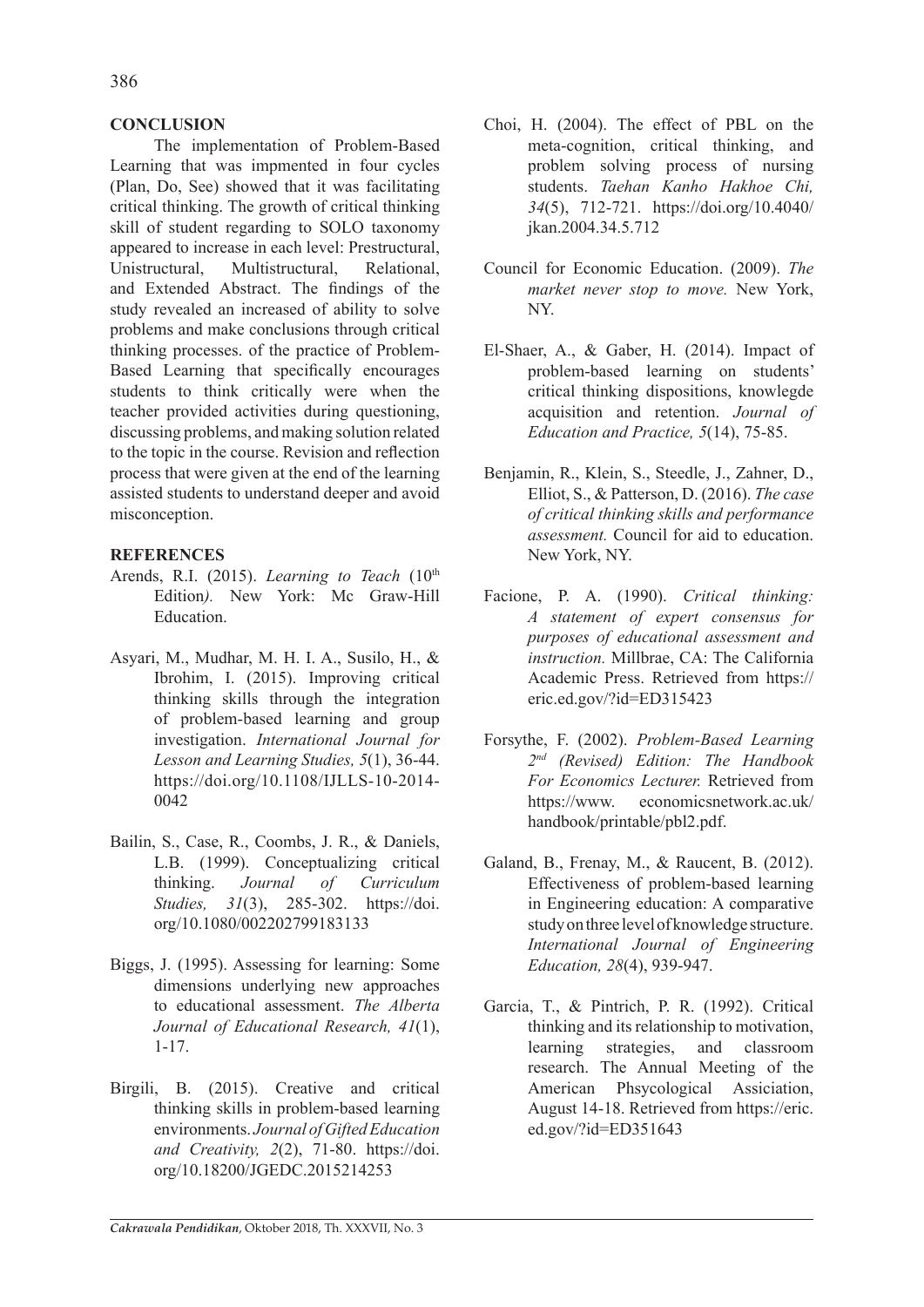- Gibbs, G. (1992). *Improving the quality of student learning.* Bristol: Technical and educational services.
- Harun, N. F., Yusof, K. M., Jamaludin, M. Z., & Hassan, S. A. H. S. (2012). Motivation in problem-based learning implementation. *Procedia-Social and Behavioral Sciences*, *56*, 233-242. https://doi: 10.1016/j. sbspro.2012.09.650
- Hsu, C. (2014). The study of adoption problem based learning in normal scale class course design. International Conference on Educational Technologies 2014, 3-10.
- Ibrahim, A. S. E., Suyuti., & Nadjamuddin, L. (2017). Pengaruh problem-based terhadap hasil belajar mata pelajaran ekonomi pada siswa SMA Negeri 1 Palu. *Jurnal Katalogis, 5(*4), 9-20. https://doi. org/10.22487/j23022019,2017.v5.i4.8914
- Marzuki, M., & Basariah, B. (2017). The influence of problem-based learning and project citizen model in the civic education learning on student's critical thinking ability and self discipline. *Cakrawala Pendidikan, 36(*3), 382-400. http://dx.doi. org/10.21831/cp.v36i3.14675
- Masek, A., & Yamin, S. (2011). The effect of problem based learning on critical thinking ability: A theoretical and empirical review. *International Review of Social Sciences and Humanities, 2*(1), 215-221.
- McBride, R. E. (1991). Critical thinking: an overview with implications for physical education. *Journal of Physical Education, Reacreation and Dance, 69*(7), 112-125.
- Morales-Mann, E. T., & Kaitell, C. A. (2001). Problem-based learning in a New Canadian curriculum. *Journal of Advanced Nursing*, *33*(1), 13-19.
- Nafisah, Y. N., & Suyanto, W. (2014). Penerapan problem-based learning untuk meningkatkan kemampuan berpikir kritis dan hasil belajar siswa. *Jurnal Pendidikan*

*Vokasi, 14*(1),125-143. http://dx.doi. org/10.21831/jpv.v4i1.2540

- Narmaditya, B.S., Winarning, W., & Wulandari, D. (2017a). Impact problem based learning on student achievement in Economics course. *Classroom Action Research Journal, 1*(1), 1-10. http://dx.doi. org/10.17977/um013v1i12017p001
- Ono, Y., & Ferreira, J. (2010). A case study of continuing teacher professional development through lesson study in south africa. South African *Journal of Education,* 30, 59-74.
- Goff, L., Potter, M. K., Pierre, E., Carey, T., & Gullage, A. (2015). Learning Outcomes Assesment A Practitioner's Handbook. Centre for Teaching and Learning, University of Windsor. Retrieved from https://scholar.uwindsor.ca/ctlreports/6
- Saguni, F. (2013). The effectiveness of the problem-based learning, the jigsaw type cooperative learning, and lecturing methods as problem solving in the instructional planning course. *Cakrawala Pendidikan, 37(*2), 207-218. http://dx.doi. org/10.21831/cp.v0i2.1478
- Sari, M. R. (2017). The implementation problem-based learning to enhance activity and students learning outcome. *Classroom Action Research Journal, 1*(4), 168-174. https://doi.org/10.17977/ um013v1i42017p168
- Sendaq, S., & Odabas, H.F. (2009). Effect of problem-based learning course on content knowledge acquisition and critical thinking skills. *Computers and Educations, 53*(1), 132-141. https://doi. org/10.1016/j.compedu.2009.01.008
- Sulaiman, F. (2011). The effectiveness of problem-based learning online on students' creative and critical thinking in Physics at tertiary level in Malaysia', Ph.D. Thesis. University of Wakaito. Retrieved from https://hdl.handle.net/10289/4963